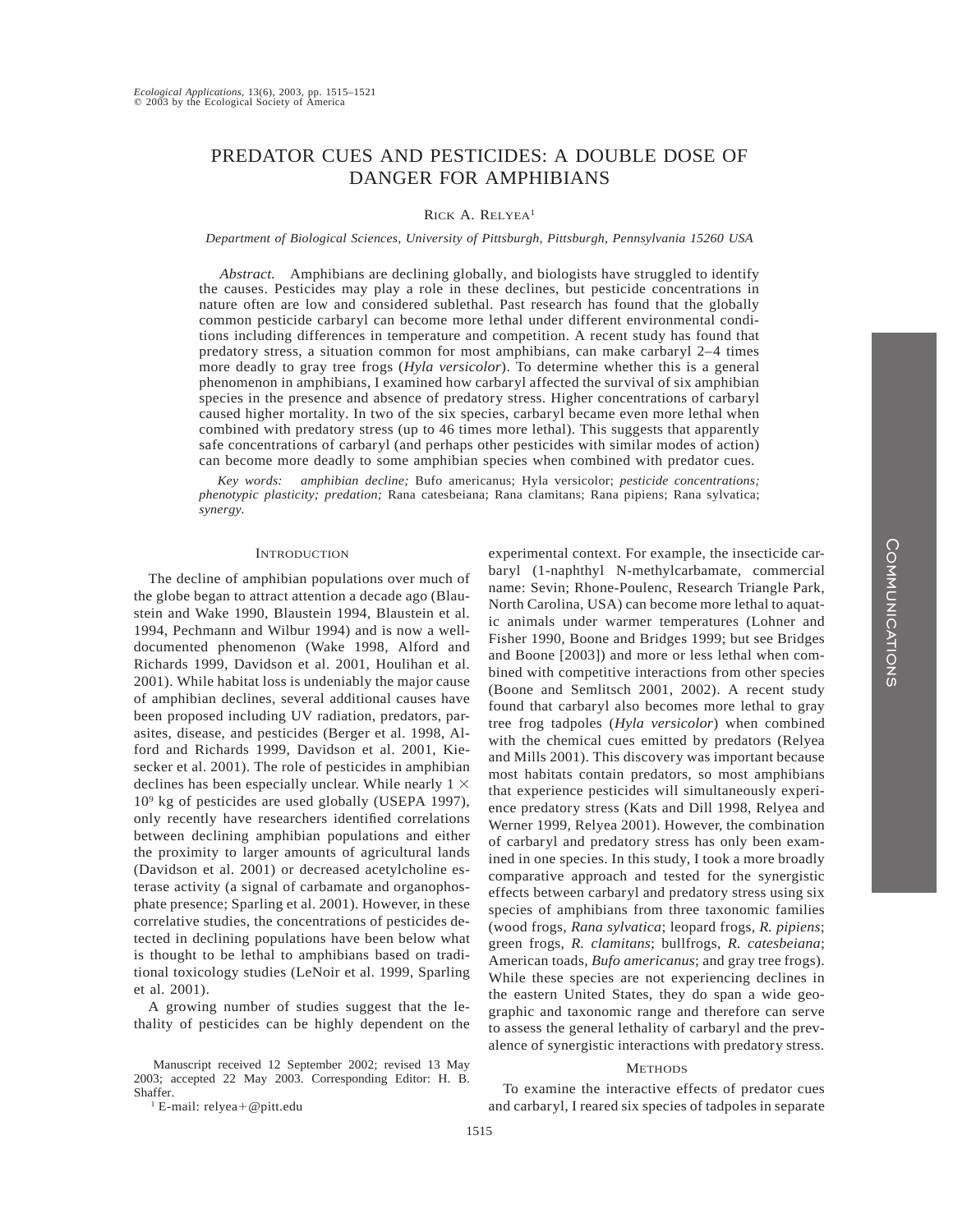

PLATE. 1. An adult newt predator hunting for tadpoles and causing predatory stress on tadpoles (photo by Jason Hoverman).

experiments (due to differences in breeding phenology) at the University of Pittsburgh's Pymatuning Laboratory of Ecology, Pittsburgh, Pennsylvania, USA. I used a randomized block design with a factorial combination of two predator cue treatments (the presence or absence of chemical cues; Petranka et al. 1987, Kats et al. 1988) and six concentrations of carbaryl (6.5, 3.2, 1.6, 0.3, 0.03, and 0.0 mg/L). Carbaryl concentrations in aquatic habitats have been documented at levels up to 4.8 mg/ L (Norris et al. 1983, Peterson et al. 1994).

The 12 treatment combinations were replicated four times for a total of 48 experimental units (10-L plastic tubs containing 7.8 L of filtered well water) in each of the six experiments. Carbaryl was added to the tubs using a commercial form of carbaryl (Sevin) whose stock concentration (73 g/L) was determined using high-pressure liquid chromatography analyses (Mississippi State Chemical Laboratory, Mississippi State, Mississippi, USA). Previous work has demonstrated no difference between commercial forms of carbaryl and technical grade carbaryl on amphibian growth and survival (C. M. Bridges, *personal communication*). For the 6.5, 3.2, 1.6, 0.3, and 0.03 mg/L carbaryl treatments, I pipetted 693, 347, 173, 35, and 3.5 mL of Sevin into the tubs, respectively. For 0 mg/L, I added 693 mL of water.

Tadpoles were collected as newly oviposited eggs (5–10 egg masses per species) from several ponds and wetlands surrounding Pymatuning Lake in northwest Pennsylvania. I hatched the eggs in aged well water to keep the animals predator-naive. Newly hatched tadpoles (Gosner stage 25; Gosner 1960) were used for all experiments (wood frogs,  $16.9 \pm 1.0$  mg; leopard frogs,  $19.0 \pm 2.0$  mg; toads,  $19.9 \pm 1.3$  mg; gray tree frogs,  $20.9 \pm 1.7$  mg; green frogs,  $8.7 \pm 0.4$  mg; bullfrogs,  $12.1 \pm 1.0$  mg; means  $\pm 1$  SE). I placed 10 tadpoles into each of the water tubs and conducted the experiments for 16 d (i.e., a chronic test). I fed the tadpoles every 2 d using ground fish flakes at a ration of 18% of initial mass per day. After 8 d, I doubled this ration because the tadpoles had approximately doubled in mass.

Each tub was also equipped with a predator cage constructed of a screened 250 mL plastic cup. In tubs assigned the predator cue treatment, cages contained an adult red-spotted newt *Notophthalmus viridescens* (see Plate 1), a predator that coexists with all of the tadpole species and readily consumes each of them (Collins and Wilbur 1979, Relyea 2001). The predators were fed  $\sim$ 100 mg of conspecific tadpoles in the cup every 2 d to generate the predator cues (Kats et al. 1988). To prevent water fouling, tub water was changed every 4 d and the carbaryl treatments were reapplied (i.e., static renewal tests). Each day I quantified the number of surviving tadpoles and removed any dead tadpoles. The laboratory day : night cycle was held at 14:10 h, water temperature ranged from  $18.2^{\circ}$  to 20.0 $\degree$ C, and pH ranged from 7.8 to 8.0.

Using the proportion of tadpoles surviving in each tub as my response variable, I analyzed the daily survival data using repeated measures analyses of variance for each species. Due to heteroscedastic errors, I analyzed the data nonparametrically by first ranking the data. The two- and three-way block interactions with carbaryl and predator cues were never significant and, thus, were pooled with the error term. To estimate the

TABLE 1. ANOVA results (*P* values) from the analyses of how six species of larval amphibians (in six separate experiments) survived under six concentrations of the pesticide carbaryl crossed with the presence or absence of predator cues over time in studies conducted at the University of Pittsburgh's Pymatuning Laboratory of Ecology.

| <b>Species</b>                           | Wood<br>frogs | Leopard<br>frogs | American<br>toads | Gray tree<br>frogs | Green<br>frogs | <b>Bullfrogs</b> |
|------------------------------------------|---------------|------------------|-------------------|--------------------|----------------|------------------|
| Block                                    | 0.040         | 0.263            | 0.202             | 0.900              | 0.487          | 0.325            |
| Carbaryl                                 | < 0.001       | < 0.001          | < 0.001           | < 0.001            | < 0.001        | < 0.001          |
| Predator                                 | < 0.001       | 0.812            | 0.009             | 0.748              | < 0.001        | < 0.001          |
| Predator $\times$ carbaryl               | 0.464         | 0.146            | 0.938             | 0.564              | < 0.001        | 0.005            |
| Time                                     | 1.000         | 1.000            | 1.000             | 1.000              | 1.000          | 1.000            |
| Time $\times$ block                      | 0.090         | 0.688            | 0.091             | 0.194              | 0.943          | 0.196            |
| Time $\times$ carbaryl                   | < 0.001       | < 0.001          | < 0.001           | < 0.001            | < 0.001        | < 0.001          |
| Time $\times$ predator                   | 0.224         | 0.706            | 0.036             | 0.171              | 0.157          | < 0.001          |
| Time $\times$ carbaryl $\times$ predator | < 0.001       | < 0.001          | 0.204             | 0.826              | < 0.001        | < 0.001          |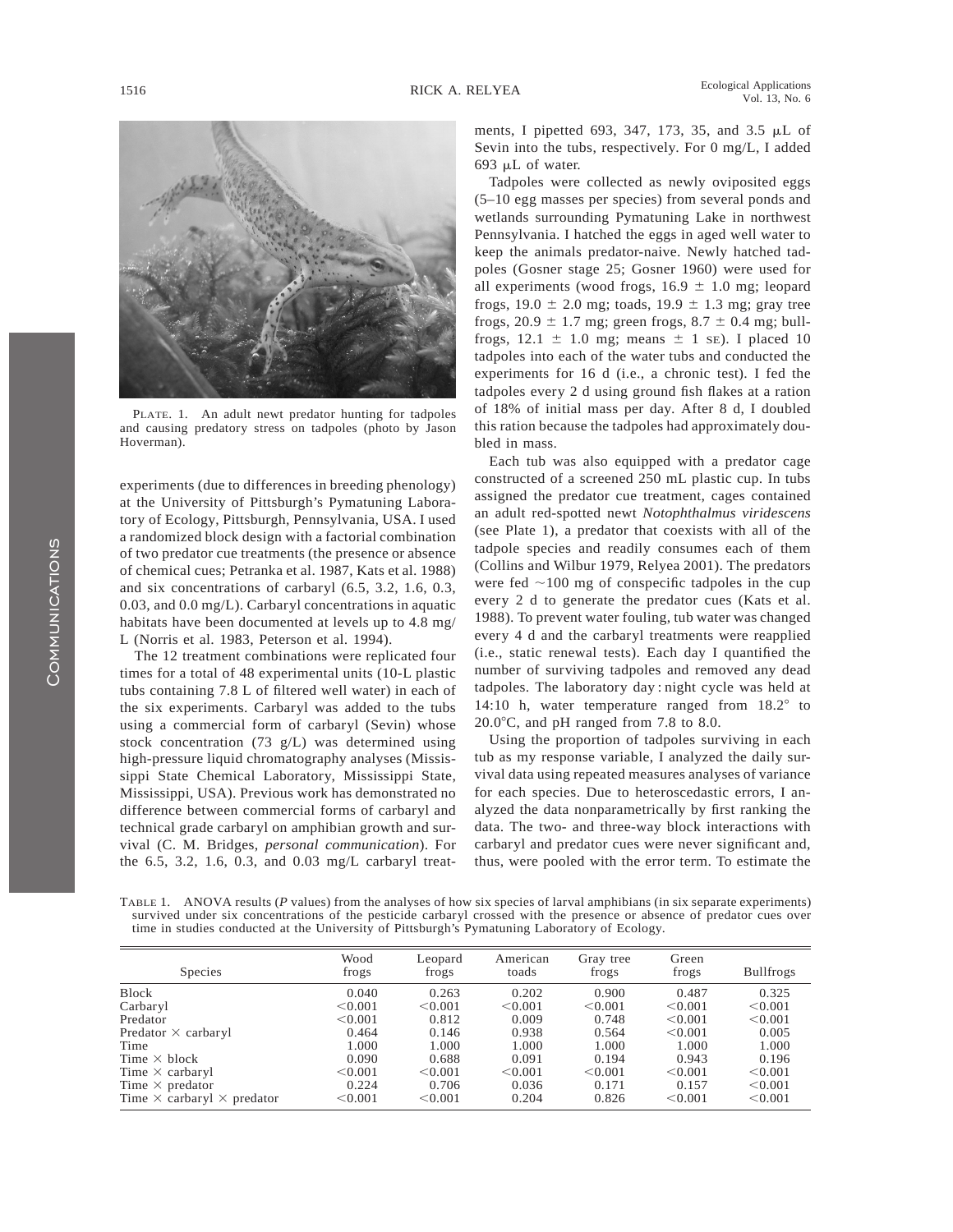

FIG. 1. The survival of six tadpole species after being exposed to a factorial combination of predator cues (absent, open symbols; present, closed symbols) crossed with four concentrations of the pesticide carbaryl. For space consideration, the lowest concentrations of carbaryl are not shown (0.03 mg/L) because this concentrations had little effect on the survival in any of the species. Data are means  $\pm$  1 se.

LC50 values (i.e., the lethal concentration of a pesticide that is expected to kill 50% of a test population) for each species, I used standard probit regression analyses. To determine whether the addition of the predators affected the abiotic conditions in the tubs, I quantified ammonia and oxygen concentrations in three of the six experiments (wood frogs, leopard frogs, and toads) midway through the experiment (on day 8, before the water was changed).

## RESULTS

The highest concentrations of carbaryl caused high mortality in all six species (Table 1, Fig. 1). In wood frogs, there were significant effects of carbaryl and predator cues as well as significant time-by-carbaryl and time-by-carbaryl-by-predator interactions. At the highest concentrations (3.2 and 6.5 mg/L), carbaryl killed all of the wood frog tadpoles, regardless of predator cue treatment. However, at lower concentrations, carbaryl became less deadly and similar to the control treatment  $(P > 0.1)$ . Predator cues caused increased mortality in wood frogs, both with low concentrations of carbaryl (0.03–1.6 mg/L) and with no carbaryl present. The LC50 value without predators was 1.2 mg/ L. Mortality was always  $>50\%$  with predator cues present; thus the LC50 value with predator cues was not estimated.

In leopard frogs, there were significant effects of carbaryl and a significant time-by-carbaryl interaction (Table 1, Fig. 1). The highest concentrations of carbaryl  $(6.5-3.2 \text{ mg/L})$  killed 100% and 90% of the animals, respectively. At 1.6 mg/L survival improved to 89%, but this was still lower than the control  $(P = 0.001)$ . At lower concentrations of carbaryl (0.3–0.03 mg/L), leopard frog mortality was low and not different from the control ( $P > 0.08$ ). There also was a time-by-carbarylby-predator interaction; predator cues improved survival at 6.5 mg/L of carbaryl midway through the experiment, but they had no effect at the other concentrations. This favorable synergy at 6.5 mg/L rapidly declined over time as all of the animals eventually died. The LC50 value across predator treatments was 2.2 mg/L.

In toads, there were significant effects of carbaryl and predators as well as a time-by-carbaryl and a timeby-predator interaction (Table 1, Fig. 1). At the highest carbaryl concentration (6.5 mg/L), 95% of the toads died after 16 d. Midway through the experiment at this concentration, however, it was clear that predator cues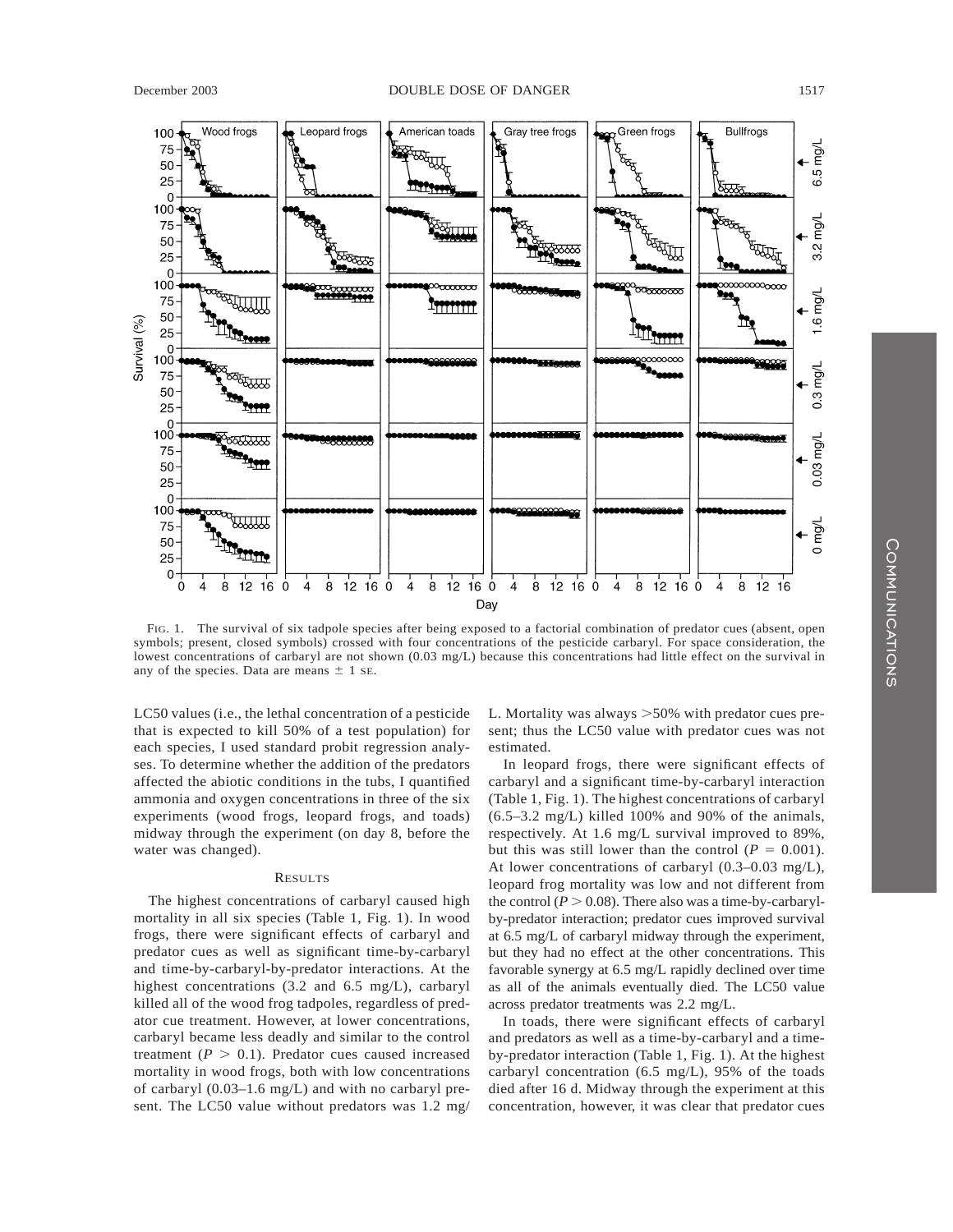were making carbaryl more deadly, but this synergistic interaction disappeared by the end of the experiment because carbaryl alone eventually killed most of the tadpoles. At the next lower concentration (3.2 mg/L), carbaryl was less deadly, killing only 45% of the tadpoles, but significantly more than the controls  $(P \leq$ 0.001). Mortality continued to decline with less carbaryl (1.6–0.03 mg/L) and was not different from the controls ( $P > 0.07$ ). The LC50 value across predator treatments was 3.4 mg/L.

In gray tree frogs, there was a significant effect of carbaryl and a time-by-carbaryl interaction (Table 1, Fig. 1). Under the highest carbaryl concentration (6.5 mg/L), all of the tree frogs died. At 3.2 mg/L, survival improved to 25%, but was significantly lower than the controls ( $P < 0.001$ ). At 1.6 mg/L, survival improved to 85% but was still lower than the 95% survival in the controls ( $P = 0.007$ ). Under the lowest concentrations (0.3–0.03 mg/L), tadpole survival was similar to the controls  $(P > 0.2)$ . The LC50 value across predator treatments was 2.5 mg/L.

In green frogs, there were significant effects of carbaryl and predator cues as well as predator-by-carbaryl, time-by-carbaryl, time-by-predator, and time-by-predator-by-carbaryl interactions (Table 1, Fig. 1). The widespread interactions occurred because predator cues caused carbaryl to become more deadly to green frogs at 6.5–0.3 mg/L. Under the highest concentration (6.5 mg/L), the synergy was present midway through the experiment but disappeared by the end of the experiment because carbaryl alone eventually killed all of the green frogs. At 3.2–0.3 mg/L, the synergy persisted to the end of the experiment. In the most extreme case (1.6 mg/L), carbaryl killed 10% of the green frogs when predator cues were absent but it killed 80% of the green frogs when predator cues were present (eight times more lethal;  $P = 0.011$ ). Under the lowest carbaryl concentration (0.03 mg/L), there was no effect of carbaryl or predators, causing survival rates that were similar to the controls ( $P = 0.457$ ). The LC50 value was 2.6 mg/L without predator cues and 1.1 mg/L with predator cues.

In bullfrogs, there were significant effects of carbaryl and predator cues as well as significant predator-bycarbaryl, time-by-carbaryl, time-by-predator, and timeby-predator-by-carbaryl interactions (Table 1, Fig. 1). As in the green frogs, the interactions occurred because the higher carbaryl concentrations became more deadly when combined with predator cues. At the highest concentration (6.5 mg/L), a synergistic effect appeared early in the experiment but rapidly disappeared as carbaryl alone eventually killed all of the tadpoles. At intermediate concentrations (3.2 and 1.6 mg/L), the synergistic effect persisted until the end of the experiment. In the most extreme synergy (at  $1.6 \text{ mg/L}$ ), 2% of the bullfrogs died with carbaryl alone but 92% of the tadpoles died when carbaryl was combined with predator cues (46 times more deadly;  $P = 0.001$ ). At the lowest concentrations (0.3–0.03 mg/L), bullfrog survival was very high and not different from the controls  $(P > 0.2)$ . The LC50 value was 2.3 mg/L without predator cues and 1.0 mg/L with predator cues.

In three of the experiments, I measured ammonia and dissolved oxygen concentrations to determine if the addition of caged predators caused an increase in ammonia (due to metabolic waste products) or a decrease in oxygen due to respiration. For wood frogs, there was no effect of predator cues on dissolved oxygen or ammonia ( $P > 0.2$ ). For leopard frogs, predator cues had no effect on ammonia ( $P = 0.121$ ), but caused a 7% reduction in dissolved oxygen from 5.7 to 5.3 mg/L oxygen ( $P < 0.001$ ). In toads, predator cues were associated with a 14% reduction in ammonia (from 2.2 to 1.9 mg/L ammonia,  $P = 0.021$ ) and a 15% reduction in dissolved oxygen (from 3.4 to 2.9 mg/L oxygen; *P*  $= 0.03$ ).

#### **DISCUSSION**

Higher concentrations of carbaryl caused higher mortality in all six species of tadpoles and the LC50 values in the current study tended to be lower than those previously reported for larval anurans. In this study, LC50 values ranged from 1.0 to 3.4 mg/L. Previous studies, using short exposure durations (3–4 d), have estimated carbaryl LC50 values at 2.5–18 mg/L (Marchal-Segault 1976, Marian et al. 1983, Bridges 1997, Zaga et al. 1998). Given the longer exposure durations in the current study, the lower LC50 values were expected. The exposure durations to carbaryl in nature are highly dependent on the environmental conditions. For example, natural wetlands normally have a range of pH conditions of 5–9; the half-life of carbaryl due to hydrolytic breakdown ranges from 0.1 d at  $pH = 9$  to nearly 4 yr at  $pH = 6$  (Aly and El-Dib 1971, Wauchope and Haque 1973, Sikka et al. 1975, Sharom et al. 1980). Photolytic breakdown can cause 4–7 d half-lives, depending on the amount of shade and the turbidity of the water (Wolfe et al. 1978). Thus, in ponds with low pH and shaded conditions, carbaryl has the potential to remain in the system for at least the duration of the experiments (16 d).

In several species there were synergistic interactions between carbaryl and predator cues (Table 1, Fig. 1). In two species (wood frogs and gray tree frogs), there were no indications of any synergies. Surprisingly, wood frogs experienced higher death with predator cues even when there was no carbaryl present. In two other species (leopard frogs and toads) there were synergistic interactions early in the experiments at high carbaryl concentrations, but the synergies disappeared by the end of the experiments because carbaryl alone eventually killed nearly all of the tadpoles. In the remaining two species (green frogs and bullfrogs), they were large synergistic interactions that persisted throughout the experiments. The predator cues made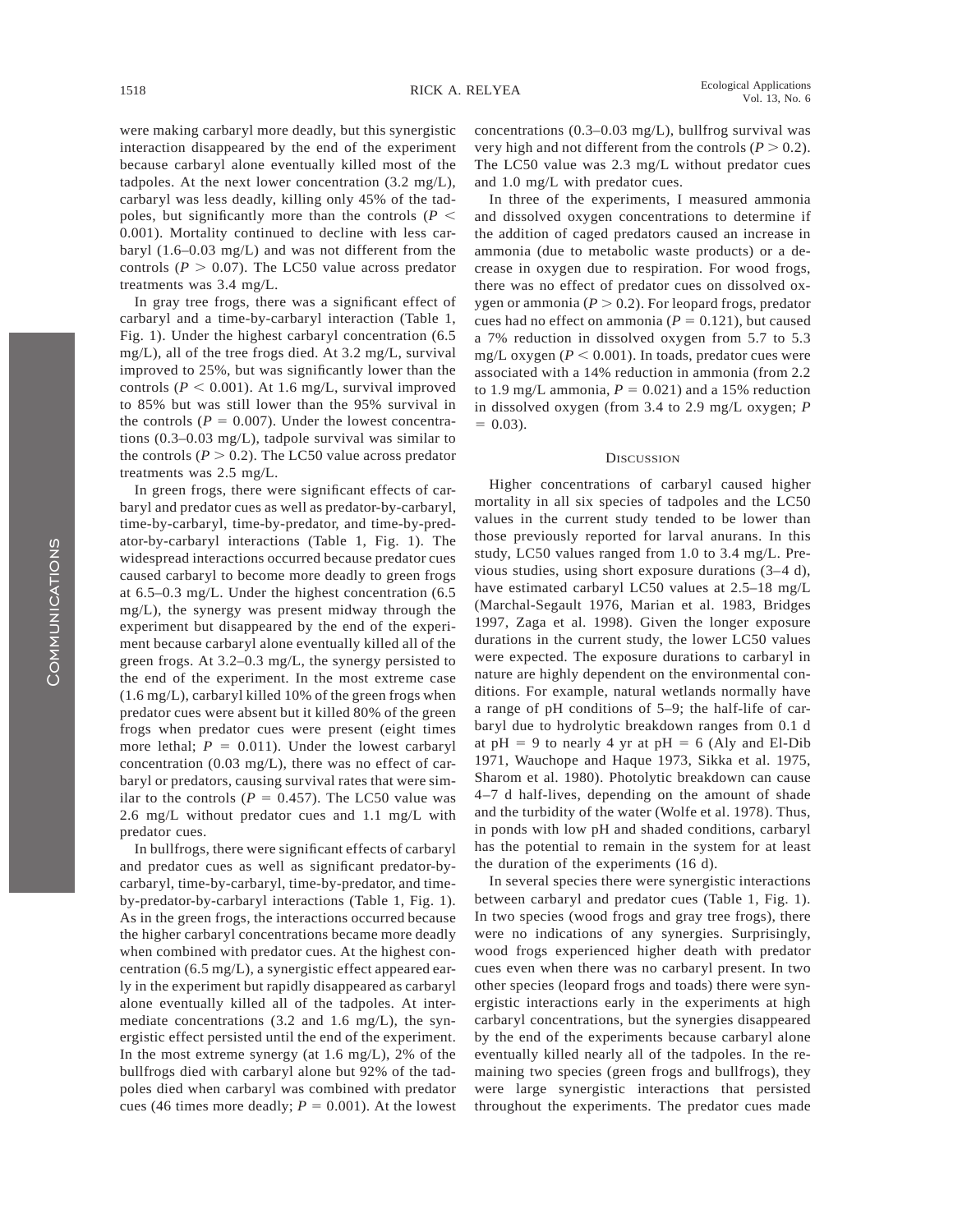carbaryl up to eight times more deadly in green frogs and up to 46 times more deadly in bullfrogs.

In the initial work that discovered synergistic interactions between carbaryl and predator cues, predator cues from spotted salamanders (*Ambystoma maculatum*) made low carbaryl concentrations (0.05–0.54 mg/ L) 2–4 times more deadly to gray tree frogs collected in Missouri, USA (Relyea and Mills 2001). Thus, of the six species now tested, persistent synergistic interactions have been found in three species (green frogs, bullfrogs, and gray tree frogs). It is noteworthy that while synergies were found in gray tree frogs from two Missouri populations in the earlier study (using cues from spotted salamander predators), there were no synergies found in gray tree frogs from the Pennsylvania population in the current study (using cues from red-spotted newt predators). This suggests that either different predators cause different synergistic effects or that there are differences between tree frog populations in Pennsylvania and Missouri that result in different susceptibility to the combined effects of carbaryl and predator cues. Both possibilities should be excellent avenues of future research.

The synergistic effects between carbaryl and predator cues represent a multiple stressor phenomenon, but the mechanism is unknown. The synergy might be caused by compounded physiological stress resulting from both predators and the pesticide's inhibition of acetylcholine esterase. Alternatively, the synergy might be caused by changes in abiotic factors caused by the addition of the caged predators. In the three experiments in which I quantified oxygen and ammonia concentrations, I found no increase in ammonia with the addition of predators and a 0–15% reduction in oxygen. This result is consistent with past experiments (Relyea and Mills 2001) in which predators were associated with no increase in ammonia and a 0–9% decrease in oxygen. While it is possible that the predator–pesticide synergy was caused by a reduction in oxygen, the concentrations of oxygen (2.9–5.3 mg/L) are still high relative to the needs of most aquatic organisms, and the synergistic interaction between predator cues and carbaryl exists even when there has been no reduction in oxygen (Relyea and Mills 2001). Thus, the synergy appears not to be driven by any abiotic changes that are associated with the predator's presence. Although the mechanisms are rarely well understood, synergistic interactions between pesticides and other factors have frequently been observed under laboratory conditions including carbaryl and temperature or pH (Lohner and Fisher 1990, Boone and Bridges 1999), carbaryl and UV-B (Zaga et al. 1998), and malathion and the bacterium *Aeromonas hydrophila* (Taylor et al. 1999).

Synergistic survival effects involving carbaryl and biotic factors also have been tested in outdoor mesocosm studies. In one study, Boone and Semlitsch (2001) found that Woodhouse's toads (*Bufo woodhousii*) experienced nearly 0% survival without carbaryl but 30% survival with very high concentrations of carbaryl (7 mg/L), and this survival with carbaryl was greater with high competition than low competition. No such interactions were found for plains and southern leopard frogs (*R. blairi* and *R. sphenocephala*). In a subsequent study, Boone and Semlitsch (2002) found the opposite result; Woodhouse's toad survival declined with very high concentrations of carbaryl (7 mg/L), and this survival was greater with lower competition than high competition. Larval gray tree frogs also suffered lower survival with high concentrations of carbaryl, but this survival was greater at high competition. Larval green frogs showed no interactions. It is unclear why there were contradictory data in these two studies, although it may be the result of different indirect effects operating in the outdoor mesocosms that were used.

A critical question in this type of research is how results observed in the laboratory might reflect pesticide risk under natural conditions. While carbaryl is used around the world, there is no evidence to date that carbaryl in particular has caused amphibian declines nor that killing some fraction of larval amphibians will necessarily decrease population sizes (i.e., compensatory vs. additive mortality). Thus, we are left simply assessing the potential for carbaryl to kill amphibians in nature. Under natural conditions, carbaryl concentrations have been observed as high as 4.8 mg/L. Because laboratory studies indicate that LC50 values can be as low as 1 mg/L, this implies that carbaryl has the potential to cause high rates of amphibian mortality, particularly when combined with predatory stress. Further, even sublethal concentrations of carbaryl can affect tadpole behavior and make tadpoles more susceptible to predation (Bridges 1997, 1999*a, b*). Because the current study used chronic exposure durations of 16 d, the results may be more appropriate for natural wetlands with low pH where the breakdown of carbaryl is much slower; the half-life of carbaryl is 0.1 d at pH  $= 9$ , 1 d at pH  $= 8$ , 10 d at pH  $= 7$ , and 1500 d at  $pH = 5-6.5$  (Aly and El-Dib 1971, Sharom et al. 1980). A critical next step is to determine whether synergistic interactions between carbaryl and predators actually occur under more natural conditions.

The impact of carbaryl on amphibian populations is of particular concern because it is a globally common pesticide and one of the most commonly used pesticides in the United States. It is applied to rangelands, forests, oceans, and  $>100$  species of crops as well as  $28 \times 10^6$  homes and  $31 \times 10^6$  gardens in the United States (USDA 1989, USEPA 1992). Because carbaryl shares a common mode of action with many other carbamate and organophosphate pesticides (inhibiting acetylcholine esterase), it may serve as a model for other similar pesticides. If so, the synergistic interactions between carbaryl and predator stress may extend to a larger suite of pesticides. Further, because predators are present in the vast majority of aquatic habitats (R. A. Relyea, E. E. Werner, D. K. Skelly, and K. L. Yu-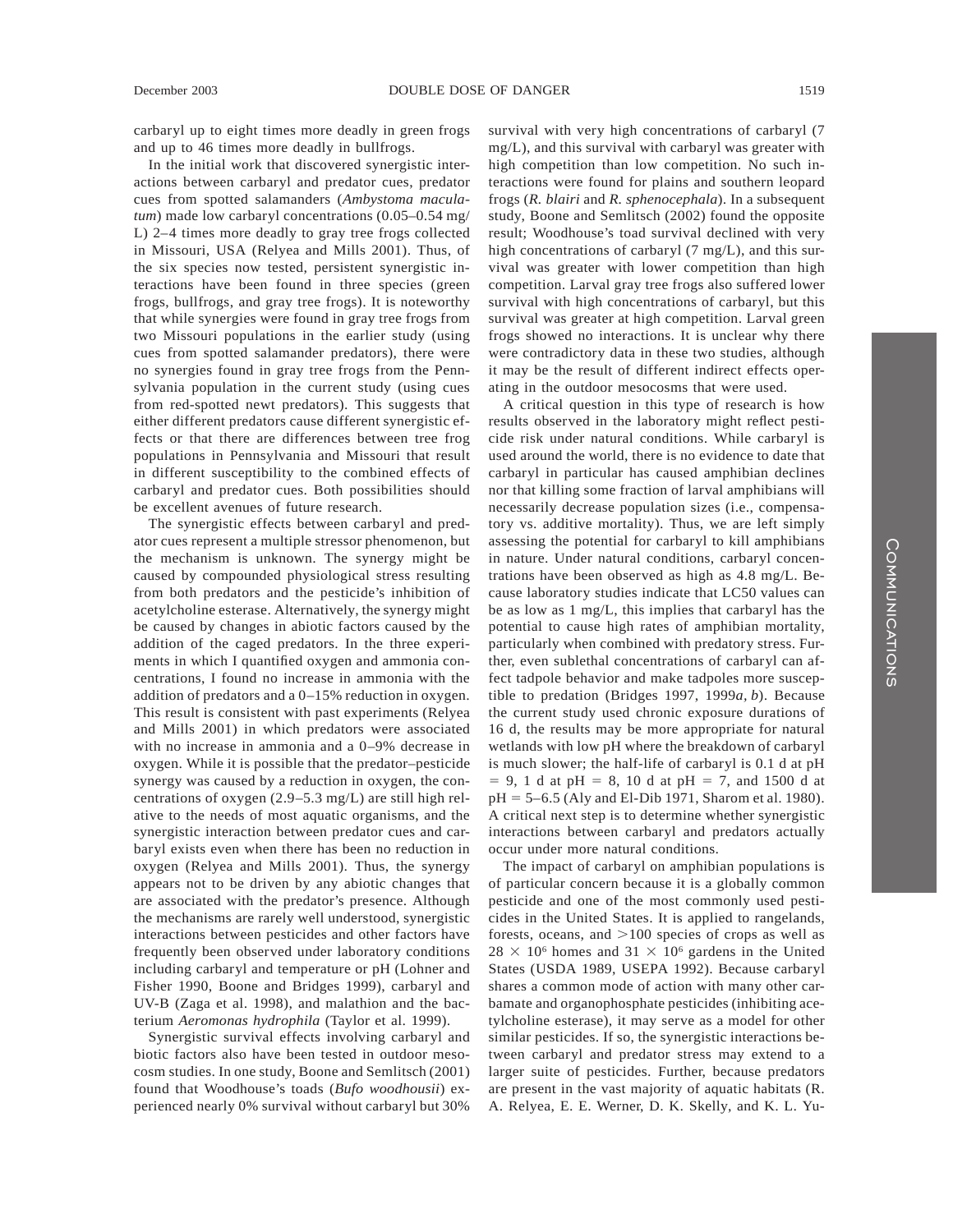rewicz, *unpublished data*), the potential for interactions between pesticides and predatory stress is high. Further investigations need to be conducted with other pesticides to assess the extent of the phenomenon.

Two lines of evidence suggest that pesticides may be playing a role in amphibian declines in the western United States. First, Davidson et al. (2001, 2002) have found associations between declining amphibian populations and the amount of upwind agricultural lands (i.e., potential sources of pesticides). Second, in habitats with declining populations of red-legged frogs (*R. aurora*), yellow-legged frogs (*R. boylii* and *R. muscosa*), and Yosemite toads (*Bufo boreas*), Sparling et al. (2001) have found that Pacific tree frogs (*Hyla regilla*) possess lower acetylcholine esterase activity (a signal of possible carbamate and organophosphate presence) and greater concentrations of organophosphate residues than in habitats in which the populations are not declining. However, while substantial fractions of aerially applied pesticides can enter the atmosphere and be transported downwind (up to 30%; Miller et al. 1996), the concentrations of pesticides detected in aquatic habitats have not been in the lethal range based on traditional toxicology studies (McConnell et al. 1998, LeNoir et al. 1999, Sparling et al. 2001).

The current study suggests that the lethal concentrations of carbaryl (and perhaps other pesticides) can be much lower than we currently appreciate because traditional toxicology studies frequently isolate animals from their natural ecology (including predator cues). When we include some of the natural ecology, even low concentrations of a pesticide can be highly lethal to amphibians. In short, ignoring the relevant ecology can cause incorrect estimates of a pesticide's lethality in nature, yet it is the lethality of pesticides under natural conditions that is of utmost interest. The accumulating evidence strongly suggests that pesticides in nature could be playing a role in the decline of amphibians.

#### **ACKNOWLEDGMENTS**

Thanks to J. Hoverman, N. Schoeppner, and M. Schult for assisting with the experiments and C. Glaude, J. Hoverman, L. Howell, A. Randle, and N. Schoeppner for reviewing the manuscript. The research was supported by the University of Pittsburgh and the NSF.

#### LITERATURE CITED

- Alford, R. A., AND S. J. Richards. 1999. Global amphibian declines: a problem in applied ecology. Annual Review of Ecology and Systematics **30**:133–165.
- Aly, O. M., and M. A. El-Dib. 1971. Studies on the persistence of some carbamate insecticides in the aquatic environment. I. Hydrolysis of sevin, baygon, pyrolan and dimetilan in waters. Water Research **5**:1191–1205.
- Berger, L., R. Speare, P. Daszak, D. E. Green, and A. A. Cunningham. 1998. Chytridiomycosis causes amphibian mortality associated with population declines in the rain forests of Australia and Central America. Proceedings of the National Academy of Sciences, USA **95**:9031–9036.
- Blaustein, A. R. 1994. Chicken little or Nero's fiddle? A perspective on declining amphibian populations. Herpetologica **50**:85–97.
- Blaustein, A. R., and D. B. Wake. 1990. Declining amphibian populations: a global phenomenon? Trends in Ecology and Evolution **5**:203–204.
- Blaustein, A. R., D. B. Wake, and W. P. Sousa. 1994. Amphibian declines: judging stability, persistence, and susceptibility of populations to local and global extinctions. Conservation Biology **8**:60–71.
- Boone, M. D., and C. M. Bridges. 1999. The effect of temperature on the potency of carbaryl for survival of tadpoles of the green frog (*Rana clamitans*). Environmental Toxicology and Chemistry **18**:1482–1484.
- Boone, M. D., and R. D. Semlitsch. 2001. Interactions of an insecticide with larval density and predation in experimental amphibian communities. Conservation Biology **15**: 228–238.
- Boone, M. D., and R. D. Semlitsch. 2002. Interactions of an insecticide with competition and pond drying in amphibian communities. Ecological Applications **12**:307–316.
- Bridges, C. M. 1997. Tadpole swimming performance and activity affected by acute exposure to sublethal levels of carbaryl. Environmental Toxicology and Chemistry **16**: 1935–1939.
- Bridges, C. M. 1999*a*. Effect of a pesticide on tadpole activity and predator avoidance behavior. Journal of Herpetology **33**:303–306.
- Bridges, C. M. 1999*b*. Predator–prey interactions between two amphibian species: effects of insecticide exposure. Aquatic Ecology **33**:205–211.
- Bridges, C. M., and M. D. Boone. 2003. The interactive effects of UV-B and insecticide exposure on tadpole survival, growth and development. Biological Conservation **113**:49–54.
- Collins, J. P., and H. M. Wilbur. 1979. Breeding habits and habitats of the amphibians of the Edwin S. George Reserve, Michigan, with notes on the local distribution of fishes. Occasional Papers, Museum of Zoology, University of Michigan **686**:1–34.
- Davidson, C., H. B. Shafer, and M. R. Jennings. 2001. Declines of the California red-legged frog: climate, UV-B, habitat, and pesticides hypotheses. Ecological Applications **11**:464–479.
- Davidson, C., H. B. Shafer, and M. R. Jennings. 2002. Spatial tests of the pesticide drift, habitat destruction, UV-B, and climate-change hypotheses for California amphibian declines. Conservation Biology **16**:1588–1601.
- Gosner, K. L. 1960. A simplified table for staging anuran embryos and larvae with notes on identification. Herpetologica **16**:183–190.
- Houlihan, J. E., C. S. Findlay, B. R. Schmidt, A. H. Meyers, and S. L. Kuzmin. 2001. Quantitative evidence for global amphibian population declines. Nature **404**:752–755.
- Kats, L. B., and L. M. Dill. 1998. The scent of death: chemosensory assessment of predation risk by prey animals. Ecoscience **5**:361–394.
- Kats, L. B., J. W. Petranka, and A. Sih. 1988. Antipredator defenses and the persistence of amphibian larvae with fishes. Ecology **69**:1865–1870.
- Kiesecker, J. M., A. R. Blaustein, and L. K. Belden. 2001. Complex causes of amphibian population declines. Nature **410**:681–684.
- LeNoir, J. S., L. L. McConnell, G. M. Fellers, T. M. Cahill, and J. N. Seiber. 1999. Summertime transport of currentuse pesticides from California's central valley to the Sierra Nevada Mountain range, USA. Environmental Toxicology and Chemistry **18**:2715–2722.
- Lohner, T. W., and S. W. Fisher. 1990. Effects of pH and temperature on the acute toxicity and uptake of carbaryl in